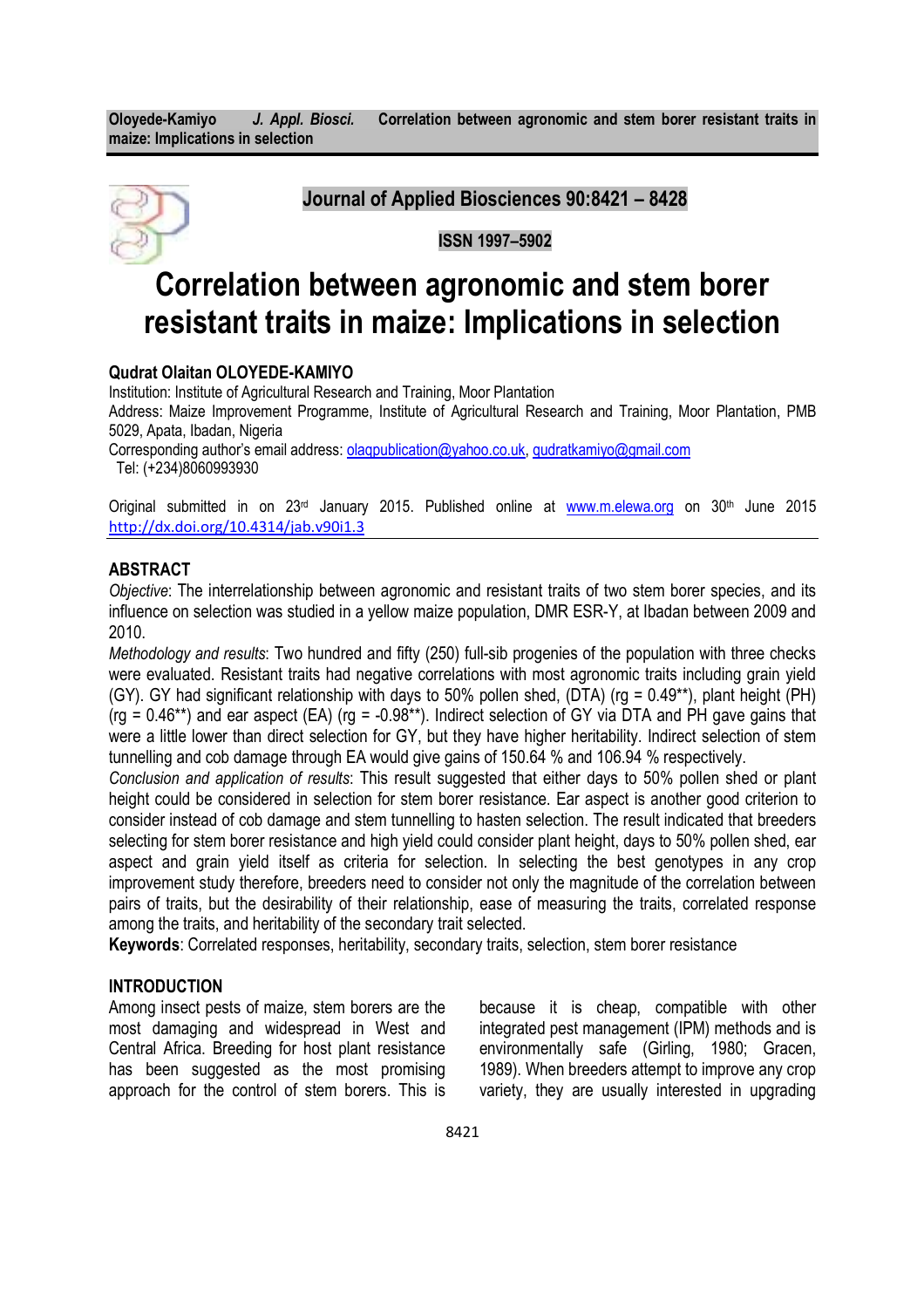several characters simultaneously. This they consider in selecting the best progenies that will be moved to the next cycle of selection. The extent to which these characters are correlated will therefore influence the breeders' success. In breeding for stem borer resistance for instance, breeders select for low damage or high grain yield under infestation. However, grain yield is greatly influenced by environmental conditions, has complex mode of inheritance, low heritability and may involve several related characters (Stuber and Moll, 1969; Bocanski et al., 2009). Most of the yield components are less complex in inheritance, therefore using other traits that are highly correlated with grain yield and have higher heritability, would make selection of the best progenies more reliable (Vasic et al., 2001; Bekavac et al., 2007, 2008). To improve pest resistance in a maize population, knowledge of the magnitude and direction of relationship between agronomic and resistant traits is important, as this aids selection. Correlation between two unrelated traits may be due to pleiotropy or tight linkage existing between genes controlling them (Falconer, 1981). The degree of correlation arising from pleiotropy expresses the extent to which two

#### MATERIALS AND METHODS

A yellow-grained maize population (DMR ESR-Y) sourced from IITA: Ibadan was used in this study. It is resistant to downy mildew and streak disease of maize. Stem borer species used for infestation were the pink stem borer, Sesamia calamistis and the sugarcane borer, Eldana saccharina. Two hundred and fifty full-sib progenies of the population with three checks were evaluated in 2009 and 2010 at Ibadan (Lat. 7° 22N, Long. 03° 58E) in the derived savanna of Nigeria. A randomized incomplete block design with two replications was used for evaluation. A plot was a single row of 7 m length divided into two half-row of 3 m separated by 1 m in the middle. One of the half-row plots was artificially infested with egg masses of stem borers reared on artificial diet in laboratory, while the

characters are influenced by the same gene such that a trait could be selected in place of another. Falconer (1989) stated that if the two characters have low heritability, then the phenotypic correlation is determined chiefly by environmental correlation, but if they have high heritability, then the genetic correlation is more important. Sometimes rapid progress could be made using correlated response to selection. Correlated response suggests that it might sometimes be possible to achieve more rapid progress under selection for a secondary trait than from selection for the desired trait itself. Indirect selection for a trait will only be successful if the secondary character has substantially higher heritability and genetic correlation (Falconer, 1989). Selection for resistance to Mediterranean Corn Borer (MCB) has been reported to positively influence grain yield (Sandoya et al., 2008), and significantly reduced days to silking, plant and ear height, and 100 kernel weight, but seedling vigour was increased (Sandoya et al., 2010). This study was therefore carried out to (i) determine the interrelationship between agronomic and stem borer resistant traits, (ii) determine the influence of the relationship on selection.

other half was left as control. Row and hill spacing was 0.75 m x 0.25 m. Two seeds were planted per hill but thinned to one plant per hill at three weeks after planting (WAP) just before infestation to achieve a maximum of 13 plants per plot and a plant density of 53333 plants/ha. An egg mass of S. calamistis and E. Saccharina containing 30-40 eggs at black head stage was inserted in-between the stem and leaf sheath at 3 WAP, and in-between the developing ear and the stem at silking respectively, on each plant on the infested plot. The stem borer species and their egg mass used for the infestation is shown in Plate1. Agronomic practices such as application of herbicides and fertilizer were carried out as appropriate.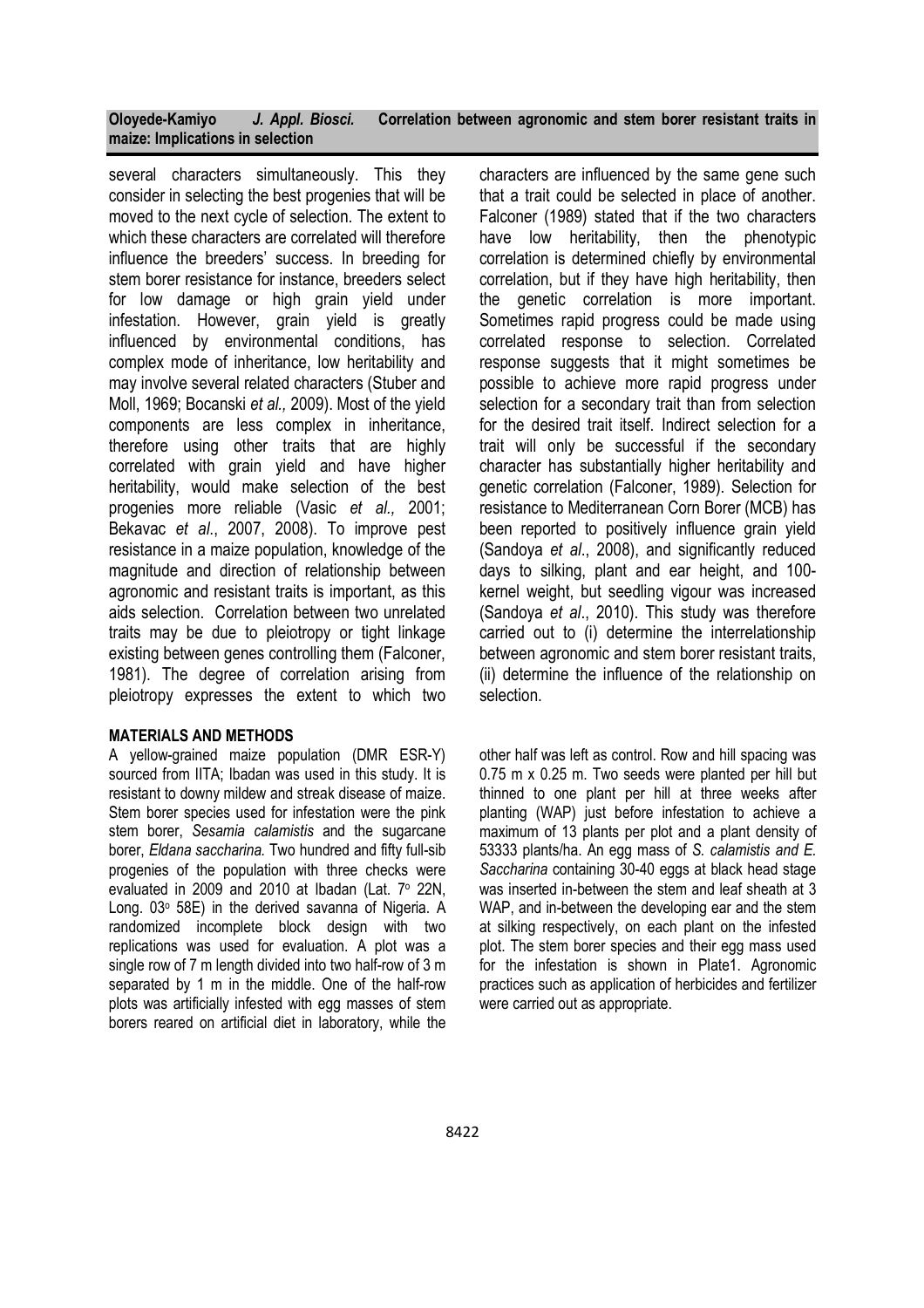

Plate 1. The stem borer species (*Eldana saccharina* left, Sesamia calamistis right) and egg mass Sesamia used for artificial infestation of the maize progenies.

Data collection: Data collected included days to 50 % pollen shed estimated as days from planting to the day when half of the plants in a plot had shed pollen. Plant and ear height measured from five competitive plants per plot as distance from base of the plant to base of the tassel and the node bearing the first ear, respectively. Husk cover was rated per plot on a scale of 1-9 based on the tightness of the tips of the husks, where 1 represents long and tight tip, and 9 for very short and loose tip. Ear aspect rated per plot after harvesting based on the neatness and filling of grains on the cobs on a scale of 1-9, 1 representing clean and well-filled ears, and 9 for ears with scanty and rotten or damaged grains. Leaf feeding damage was scored at 3 weeks after infestation (WAI) based on a visual rating on a scale of 1-9 with  $1 =$  clean plant without leaf defoliation and  $9 = 80-100$  % defoliation of the entire leaf area. Stalk breakage was taken as number of broken plants above the first ear and expressed as percentage of plant stand. Number of damaged cobs was also expressed as percentage of number of ears at harvest and taken as Cob damage. Stem tunnelling was taken after harvesting on average of five stalks per plot by splitting the stalks longitudinally and measuring the length tunnelled by the stem borer larvae, and then expressed as a percentage of plant height. Grain yield (t/ha) adjusted to 14 % moisture content, was

#### RESULTS

Correlation between agronomic and stem borer resistant traits: Correlation coefficients among traits are presented in Table 1. Days to 50 % pollen shed had positive genotypic correlation with grain yield (0.49\*\*). It calculated from ear field weight (FWT) per plot, assuming 80 % shelling percentage as follows:

#### Grain yield  $(t/ha) =$

(FWT (kg)/ plot size (m<sup>2</sup> )) x [(100- Moisture Content) x10, 000 x SP] /86 x 1000

SP = Shelling percentage (weight of grains expressed as a percentage of ear weight).

Data analyses: Data on stalk breakage, cob damage, and stem tunnelling were normalized using arcsine transformation for statistical analysis. Data were analyzed using Proc GLM procedure from SAS statistical software Version 9.2 (SAS Institute Inc., 2003). Means and Coefficient of variation (CV) were estimated. Analysis of variance was carried out and heritability estimates was computed from variance components according to Hallauer and Miranda (1988). Phenotypic and genotypic correlation coefficients were computed using variance-covariance matrix and estimates of genetic and phenotypic variances as described by Falconer (1996). Correlated response to selection, which is a measure of indirect selection of traits, was calculated as described by Kearsey and Pooni (1996). Correlated response was expressed as a percentage of predicted response to selection (a measure of direct selection) for each of the traits studied.

was however, negatively correlated with stem tunnelling (rp =  $-0.21^*$ , rg =  $-0.32^*$ ) and stalk breakage (rp =  $0.11^*$ , rg =  $-0.15^*$ ) although the coefficients were low. Plant height had positive and significant correlation with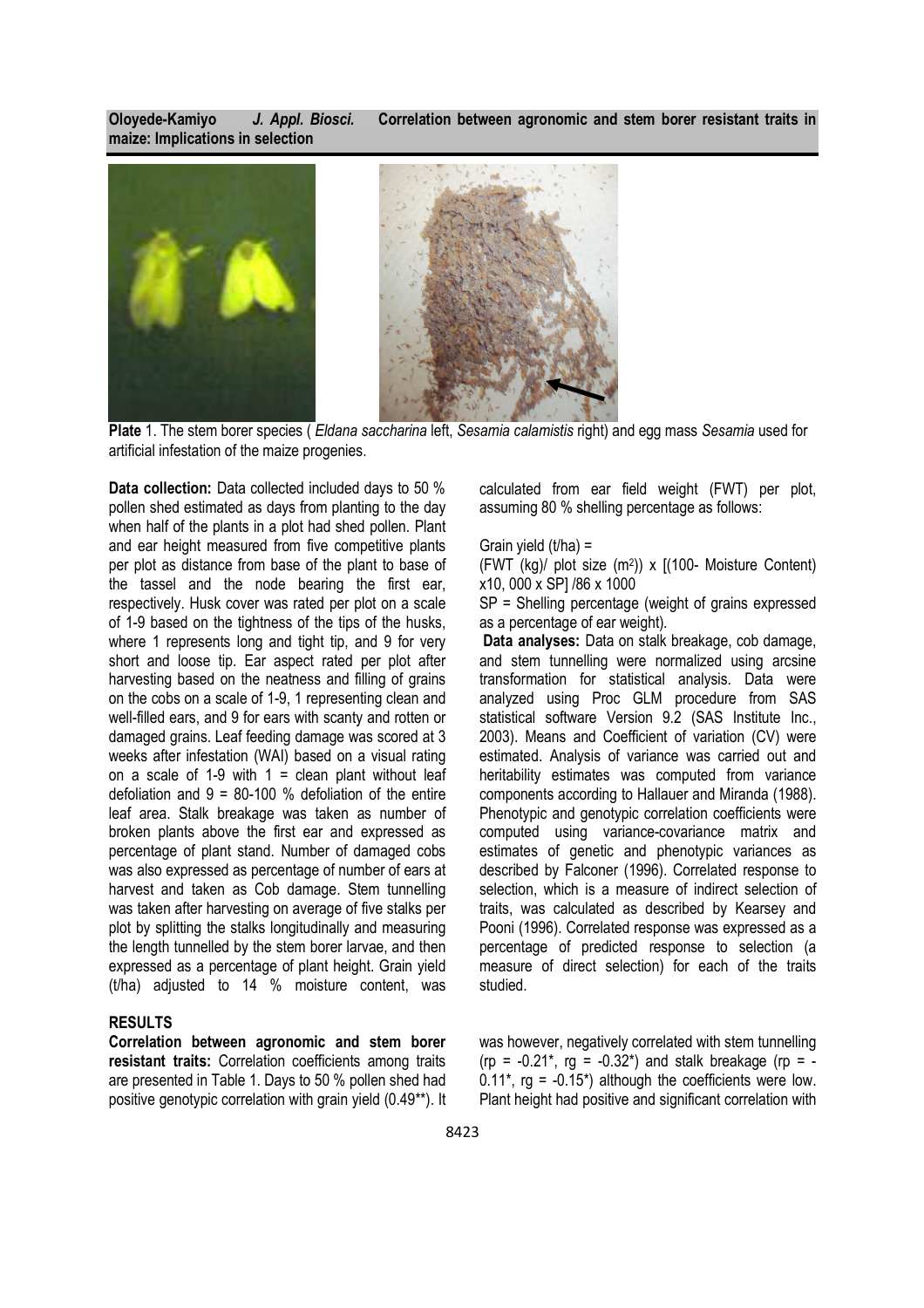ear height (rp =  $0.74**$ , rg =  $0.76**$ ) and grain yield (rp =  $0.32^*$ , rg =  $0.46^{**}$ ). It also had positive and significant genotypic correlation with ear aspect (0.38\*\*), stalk breakage (0.36\*) and cob damage (0.30\*). Plant height however, had significant negative phenotypic correlation with ear aspect and leaf feeding damage, although with low coefficients. Husk cover rating was significantly correlated with cob damage ( $ra = 0.75$ \*).

Table 1: Phenotypic (above diagonal) and genotypic (below diagonal) correlation coefficients of 10 traits of DMR ESR-Y maize population evaluated under stem borer infested condition at Ibadan between 2009 and 2010.

| Traits             | 1          | $\overline{2}$ | 3          | 4         | 5          | 6          | 7          | 8          | 9          | 10       |
|--------------------|------------|----------------|------------|-----------|------------|------------|------------|------------|------------|----------|
| 1 Days to 50 %     |            | $-0.16*$       | $-0.02$    | $-0.11*$  | 0.00       | $-0.04$    | $-0.21*$   | $-0.11*$   | $-0.01$    | $0.10*$  |
| pollen shed        |            |                |            |           |            |            |            |            |            |          |
| 2 Plant height     | $0.19*$    |                | $0.74**$   | $-0.04$   | $-0.17*$   | $0.32*$    | 0.01       | $0.09*$    | $-0.06$    | $-0.09*$ |
| (cm)               |            |                |            |           |            |            |            |            |            |          |
| 3 Ear height       | $0.16*$    | $0.76**$       |            | $-0.08*$  | $-0.18*$   | $0.20*$    | 0.01       | $0.11*$    | $-0.05$    | $-0.01$  |
| (cm)               |            |                |            |           |            |            |            |            |            |          |
| 4 Husk cover       | $-0.01$    | $-0.21*$       | $-0.34*$   |           | $0.11*$    | $-0.03$    | 0.07       | $-0.02$    | $0.08*$    | 0.02     |
| rating             |            |                |            |           |            |            |            |            |            |          |
| 5 Ear aspect       | $-0.73**$  | $0.38**$       | $-0.23*$   | $0.89**$  |            | $-0.39**$  | $0.22*$    | $-0.02$    | $0.33*$    | $0.13*$  |
|                    |            |                |            |           |            |            |            |            |            |          |
| 6 Grain Yield      | $0.49**$   | $0.46**$       | $0.20*$    | $-0.18$   | $-0.98**$  |            | $-0.20*$   | $-0.04$    | $-0.24*$   | $-0.24*$ |
| (t/ha)             |            |                |            |           |            |            |            |            |            |          |
| 7 Stem tunnelling  | $-0.32*$   | $-0.03$        | $-0.12$    | $-0.21$   | $0.70**$   | $-0.52*$   |            | 0.05       | $0.16*$    | $0.20*$  |
| $(\% )$            |            |                |            |           |            |            |            |            |            |          |
| 8 Stalk            | $-0.15*$   | $0.36*$        | $0.38**$   | 0.05      | $-0.07$    | 0.15       | $0.30*$    |            | $0.15*$    | 0.07     |
| breakages (%)      |            |                |            |           |            |            |            |            |            |          |
| 9 Cob damage       | $-0.03$    | $0.30*$        | $-0.07$    | $0.75***$ | $0.91**$   | $-0.08$    | 0.10       | $0.40*$    |            | $0.22*$  |
| $(\% )$            |            |                |            |           |            |            |            |            |            |          |
| 10<br>Leaf feeding | $\ddagger$ | $\ddagger$     | $\ddagger$ | Ť         | $\ddagger$ | $\ddagger$ | $\ddagger$ | $\ddagger$ | $\ddagger$ |          |
| damage             |            |                |            |           |            |            |            |            |            |          |

\*, \*\*: Significant at 0.05 and 0.01 level of probability respectively

† Not estimated due to negative genetic variance

Ear aspect had significant positive relationship with stem tunnelling (rp =  $0.22^*$ , rg =  $0.70^{**}$ ) and cob damage (rp =  $0.33^*$ , rg =  $0.91^{**}$ ). Grain yield had positive and significant genotypic correlations with most agronomic traits. It was however, negatively correlated with the resistant traits with the highest genotypic correlation being between grain yield and stem tunnelling (-0.52\*). Positive relationship existed among the resistant traits, the highest being between cob damage and stalk breakage ( $rg = 0.40^*$ ) followed by stalk breakage and stem tunnelling ( $r = 0.30$ <sup>\*</sup>). Genotypic correlation was not estimated for leaf feeding damage because of negative genetic variance. Generally, phenotypic correlations were lower than their corresponding genotypic correlations for most of the traits studied.

Heritability estimates and correlated responses of the agronomic and resistant traits: Means, CVs and narrow-sense heritability estimates of the agronomic and resistant traits are shown in Table 2. CVs were moderate for most of the traits except stem tunnelling, stalk breakage and cob damage among the resistant traits. Heritability estimates were moderate to high for most of the agronomic traits under infestation except for grain yield. The highest heritability estimate was recorded in husk cover rating (64.93 %), followed by ear height (54.13 %). Heritability estimates were lower among the resistant traits. The highest was recorded in cob damage (40.10 %) followed by stalk breakage (26.18 %). The least heritability was recorded in leaf feeding damage (6.72 %). Mean of stem tunnelling was the least among resistant traits.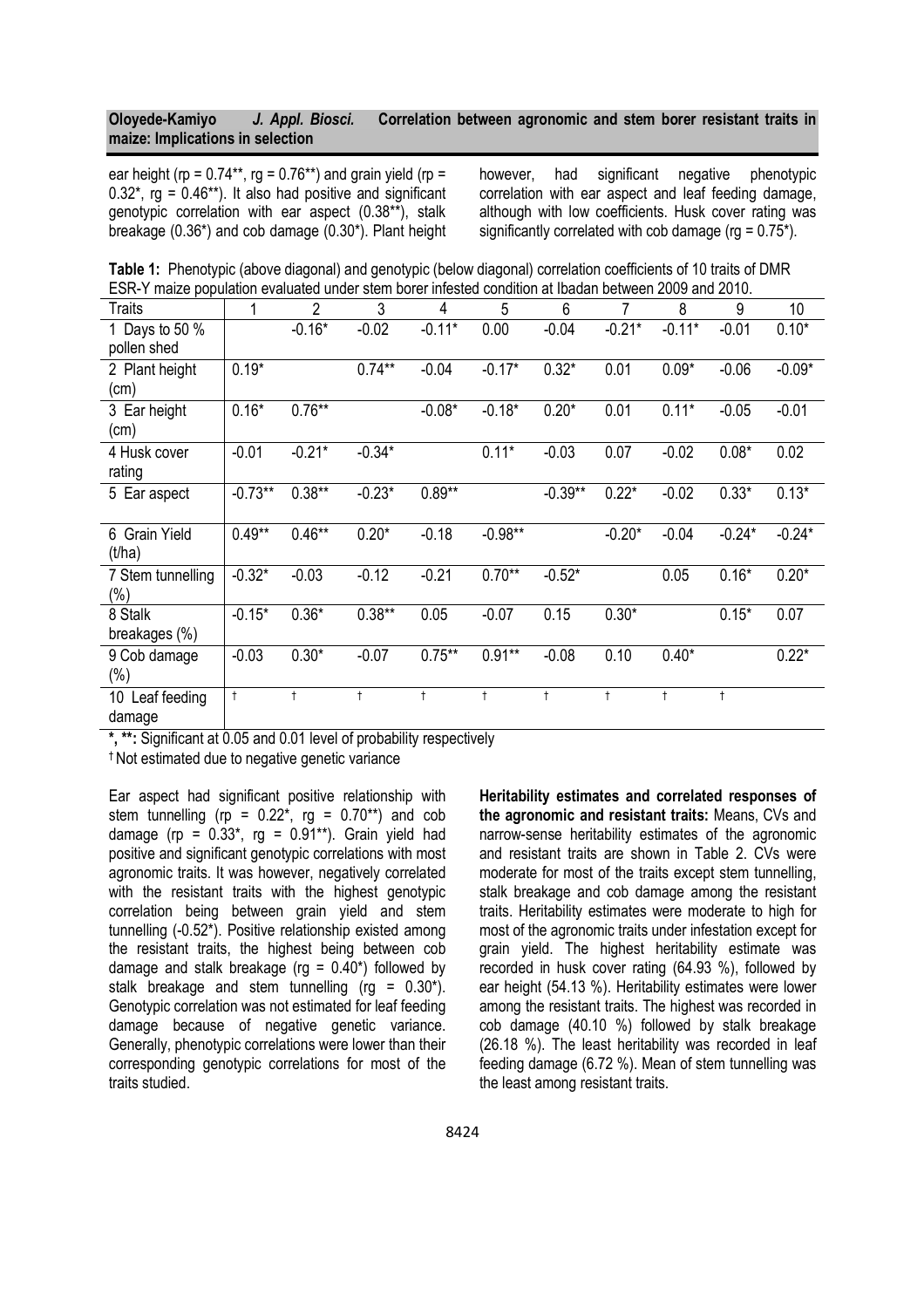| <b>Traits</b> | Means $\pm$ S.E.                                                                                                   | CV(%) | NSH $(\%) \pm S.E$ |  |
|---------------|--------------------------------------------------------------------------------------------------------------------|-------|--------------------|--|
|               | population evaluated under stem borer infested condition at Ibadan between 2009 and 2010.                          |       |                    |  |
|               | <b>Table 2:</b> Mean $\pm$ S.E., CV and Narrow-Sense Heritability (NSH) estimates for 10 traits of DMR ESR-Y maize |       |                    |  |

| <b>Iraits</b>            | Means I S.E      | <b>UV</b> (70) | $N$ 30 (70) $\pm$ 3.2 |
|--------------------------|------------------|----------------|-----------------------|
| Days to 50 % pollen shed | $48.8 \pm 0.99$  | 2.9            | $37.97 \pm 0.14$      |
| Plant height (cm)        | $175.4 \pm 8.28$ | 6.7            | $45.28 \pm 0.17$      |
| Ear height (cm)          | $89.6 \pm 5.65$  | 8.9            | $54.13 \pm 0.17$      |
| Husk cover rating        | $3.3 \pm 0.58$   | 24.7           | $64.93 \pm 0.23$      |
| Ear aspect               | $5.3 \pm 0.87$   | 23.1           | $46.03 \pm 0.33$      |
| Grain Yield (t/ha)       | $3.2 \pm 0.61$   | 27.0           | $10.47 \pm 0.12$      |
| Stem tunnelling (%)      | $4.4 \pm 2.46$   | 78.6           | $8.12 \pm 0.18$       |
| Stalk breakage (%)       | $19.9 \pm 10.75$ | 76.5           | $26.18 \pm 0.15$      |
| Cob damage (%)           | $43.9 \pm 14.88$ | 47.9           | $40.10 \pm 0.29$      |
| Leaf feeding damage      | $4.7 \pm 0.91$   | 27.6           | $6.72 \pm 0.39$       |

Table 3: Correlated responses (expressed as percentage of expected gain) to selection for 10 traits of DMR ESR-Y maize population evaluated under stem borer infested condition at Ibadan in 2009 and 2010

| <b>Traits</b>                 | 1          | $\overline{2}$ | 3          | 4          | 5          | $6\phantom{1}$ | 7          | 8          | 9          | 10         |
|-------------------------------|------------|----------------|------------|------------|------------|----------------|------------|------------|------------|------------|
| 1 Grain Yield<br>(t/ha)       | 100.00     | 35.71          | 40.23      | 8.79       | $-47.29$   | $-7.25$        | Ť          | $-53.37$   | 9.77       | $-1.53$    |
| 2 Days to 50 %<br>pollen shed | 99.26      | 100.00         | 86.35      | $-13.39$   | $-67.09$   | $-0.77$        | $\ddagger$ | $-62.54$   | $-18.61$   | $-2.91$    |
| 3 Plant height<br>(cm)        | 96.46      | 20.64          | 100.00     | 69.48      | 38.14      | $-17.60$       | Ť          | $-6.40$    | 48.78      | 31.82      |
| 4 Ear height<br>(cm)          | 43.99      | $-19.09$       | 83.09      | 100.00     | $-25.24$   | $-31.15$       | $^\dagger$ | $-28.00$   | 56.30      | $-8.12$    |
| 5 Ear aspect                  | $-198.76$  | $-80.31$       | 38.31      | $-21.20$   | 100.00     | 84.49          | Ť          | 150.64     | $-9.56$    | 106.94     |
| 6 Husk cover<br>rating        | $-43.36$   | $-1.31$        | $-25.14$   | $-37.22$   | 120.18     | 100.00         | Ť          | $-53.67$   | 8.11       | 95.25      |
| 7 Leaf feeding<br>damage      | $\ddagger$ |                | $\ddagger$ | $\ddagger$ | $\ddagger$ |                | $\ddagger$ | $\ddagger$ | $\ddagger$ | $\ddagger$ |
| 8 Stem<br>tunnelling $(\%)$   | $-44.30$   | $-3.23$        | $-5.08$    | 20.13      | 29.75      | $-7.45$        | Ť          | 100.00     | 21.05      | 4.49       |
| 9 Stalk<br>breakage (%)       | 22.94      | $-12.44$       | 27.37      | 26.42      | $-5.34$    | 3.19           | $\ddagger$ | 43.08      | 100.00     | 48.23      |
| 10 Cob<br>damage (%)          | $-5.68$    | $-3.08$        | 28.23      | $-6.02$    | 94.44      | 59.14          | $^\dagger$ | 20.09      | 54.63      | 100.00     |

† not estimated due to negative variance,

Negative signs indicate direction of relationship

Table 3 presents the correlated response, which is a measure of indirect selection. Direct selection for most of the traits would be better than indirect selection through any other trait except in few instances. An example of a situation where indirect selection might be more effective is in selecting for ear aspect through husk cover rating (120.18 %) which would give a gain of 20.18 % above the gain attainable through direct selection for ear aspect. In addition, selection for stem tunnelling and cob damage through ear aspect would give response of 150.64 % and 106.94 %, respectively. Direct selection for grain yield seems to be more effective than indirect selection through any other trait. Selection for grain yield through plant height and days to 50 % pollen shed would give a gain of 96.46 % and 99.26 %, a little below the gain attainable through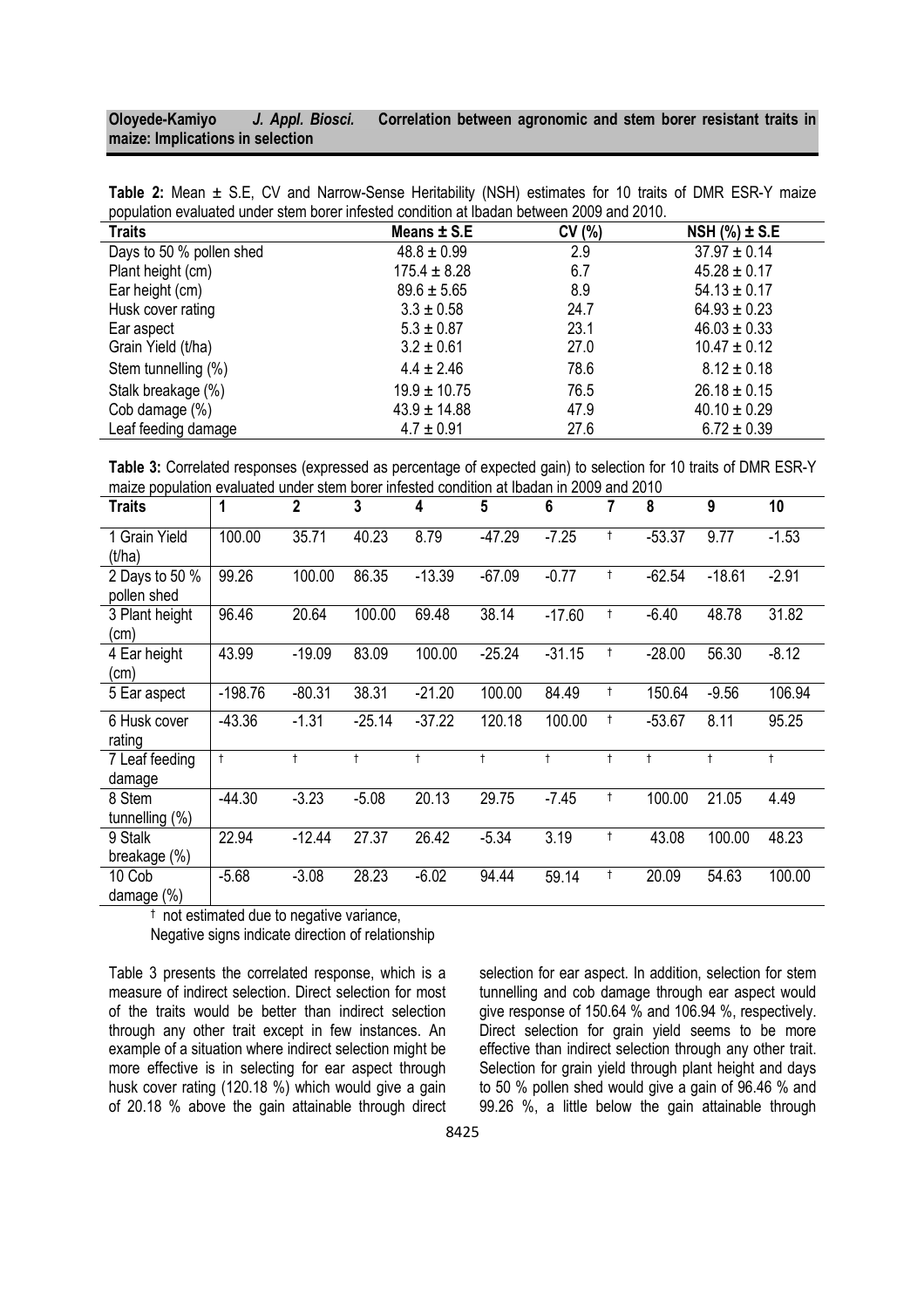selection for grain yield itself, although they have higher heritability than grain yield.

## **DISCUSSION**

Knowledge of the magnitude and direction of relationship between agronomic and stem borer resistant traits is important in improvement of a maize population for stem borer resistance as this aids selection. For effective selection of traits, heritability also plays an important role. This is because, the degree to which genotypic values of superior parents are transmitted to the offspring depend on the heritability of the traits selected (Hallauer and Miranda, 1988). Falconer (1989) stated that if the two characters have low heritability, then the phenotypic correlation is determined chiefly by environmental correlation, but if they have high heritability, then the genetic correlation is more important. The high heritability for cob damage and ear aspect, husk cover rating and ear aspect, and plant and ear height contributed to the high genotypic correlations between these pairs of traits. The high correlation suggests that the two traits of each pair are influenced by the same gene, and that either trait of the pair could be selected with equal effect according to Falconer (1981). Days to 50 % pollen shed being positively correlated with grain yield, but negatively correlated with stem tunnelling, as well as the strong negative correlation between stem tunnelling and grain yield, suggests that late-maturing plants tend to have more yields and reduced stem tunnelling. This is an indication that reduced tunnelling might be an important trait to select for high grain yield. This corroborates the reports of Ajala and Saxena (1994) and Odiyi (2007). Plant height being positively correlated with stalk breakage suggests that tall plants tend to break easily. The strong positive correlation between husk cover rating and cob damage is expected. This is because, when the husk cover is very tight, it will be difficult for the larvae of Eldana to penetrate and cause damage to the developing cob. The negative correlation between grain yield and resistant traits in this maize population suggests possible improvement for resistance to stem borers with increased grain yield. Similar results were reported by Ajala (1994) and Ajala and Saxena (1994) for the spotted stem borer and by Gounou et al. (1994) for stem and ear borers. The positive relationship observed among resistant traits indicates that selection for reduced levels of damage caused by one borer species would have positive impact on damage caused by another borer, resulting in greater progress in breeding for combined resistance to both borer species

(Ajala et al., 2008). When improving a plant, breeders rarely select a trait singly but include some other related traits. The choice of those other traits to include will depend on their association with the desired trait, as well as level of gain that will be achieved by selecting such traits. Correlated response to selection suggests that it might sometimes be possible to achieve more rapid progress under selection for a secondary trait than from selecting for the desired trait itself (Falconer, 1989). If genetic association exists between two traits, selection for one trait will cause an indirect change in the mean of the other trait. The extent of the change will however depend on the degree of association between the two traits (Hallauer and Miranda, 1988). Nonetheless, indirect selection for a trait will only be successful if the secondary character has substantially higher heritability than the desired trait and genetic correlation between the two traits is high (Falconer, 1989). The result of the present study indicates that husk cover rating could be selected for ear aspect. This is not unconnected with the higher heritability for husk cover than ear aspect and the strong genotypic correlation between the two traits. Ear aspect also has higher indirect response than selecting for stem tunnelling or cob damage singly; hence, it could be selected in place of the two traits. Similar observation was made by Odiyi (2007). Grain yield could also be selected through plant height, although the correlated response is a little below direct selection of grain yield itself. This is because strong genotypic correlation existed between them and the heritability of plant height is higher. However, the strong positive genotypic correlation between them could impede selection because tall plants are liable to lodging and are therefore not desirable to farmers. Breeders then need to set standard for the height desired among the promising progenies. Indirect selection of grain yield via days to 50% pollen shed was also high although a little lower than direct selection of grain yield itself but with higher heritability. Therefore, either plant height or days to 50 % pollen shed could also be involved as a criterion in selection, but with grain yield itself. Selection for days to flowering would result in reduction in stem tunnelling and stalk breakage, as also observed by Odiyi (2007). Selection for increased grain yield would cause reduction in stem tunnelling and cob damage. Sandoya et al. (2008) observed that selection for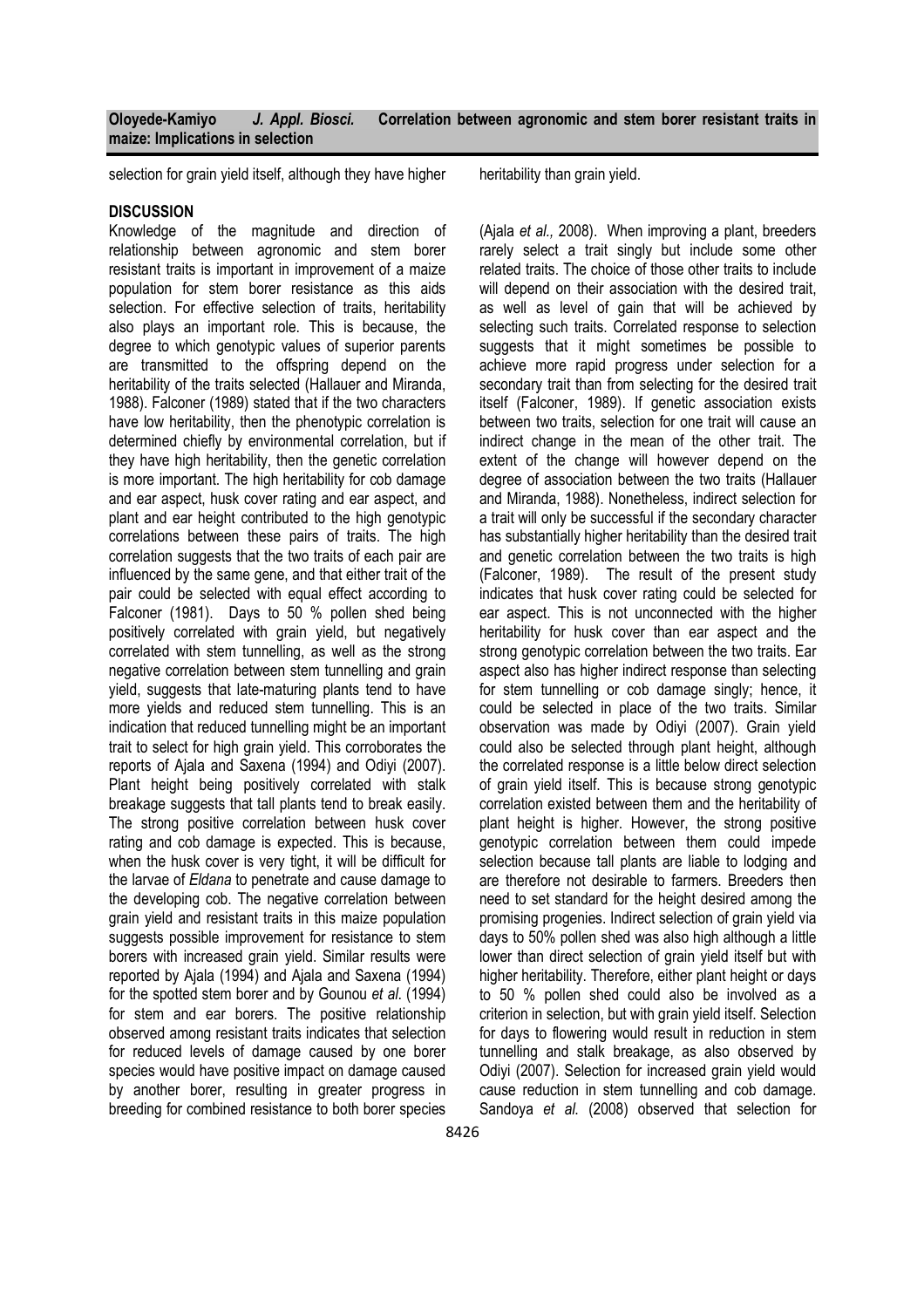resistance to Mediterranean Corn Borer (MCB) positively influenced grain yield. Sandoya et al. (2010) however reported that selection for resistance to MCB significantly reduced days to silking, plant and ear height, and 100-kernel weight, but seedling vigour was

#### **CONCLUSION**

In selecting the best progeny in any crop improvement study therefore, breeders need to consider not only the magnitude of the correlation between traits, but the desirability of the association, ease of measuring the desired trait, response of the desired trait while selecting another secondary trait, as well as the increased. If a resistant trait is to be included among the selection criteria, stem tunnelling could be considered because of its higher response than other resistant traits, and its strong negative correlation with grain yield.

heritability of the secondary trait. The results in this present study indicated that breeders selecting for stem borer resistance and high yield could consider plant height, days to 50% pollen shed, ear aspect and grain yield itself as criteria for selection.

#### ACKNOWLEDGEMENTS

The author thanks the International Institute of Tropical Agriculture (IITA), Ibadan for providing all the necessary materials needed for this project.

#### REFERENCES

- Ajala SO, 1994. Maize (Zea mays L.) Stem borer (Chilo partellus Swinehoe) infestation/damage and plant resistance. Maydica 39: 203-205.
- Ajala SO, Odiyi AC, The C, Olaoye G, 2008. Population cross diallel of maize genotypes with varying levels of resistance to the pink stem borer (Sesamia calamistis: Hampson) and the Sugarcane borer (Eldana saccharina: Walker). Maydica 53: 79-86.
- Ajala SO and Saxena KN, 1994. Interrelationship among Chilo partellus (Swinhoe) damage parameters and their contribution to grain yield reduction in maize (Zea mays L.). Applied Entomology and Zoology 29 (4): 469-476.
- Bekavac G, Purar B, Jockovic D, 2008. Relationship between line per se and testcross performance for agronomic traits in two broadbased populations of maize. Euphytica 162: 363–369.
- Bekavac G, Purar B, Stojakovic M, Jockovic D, Ivanovic M, Nastasic A, 2007. Genetic analysis of stay– green traits in broad-based maize populations. Cereal Research Communications 35 (1): 31– 41.
- Bocanski J, Sreckov Z, Nastasic A, 2009. Genetic and phenotypic relationship between grain yield and components of grain yield of maize (Zea mays L.). Genetika 41 (2): 145-154
- Falconer DS, 1981. Introduction to quantitative genetics. 2nd edition. New York: Longman Inc. 294-296.
- Falconer DS, 1989. Introduction to quantitative genetics. 3rd Edition. New York: Longman Inc. 438pp.
- Falconer DS, 1996. Introduction to quantitative genetics. 4<sup>th</sup> Edition. New York: Benjamin Cummings, Longman Inc.
- Girling DJ, 1980. Eldana sacharinna as crop pest in Ghana. Tropical pest management 26: 152- 157.
- Gounou, SF, Schulthess T, Shanower WNO, Hammond H, Braiima AR, Cudjoe R, Adjakloe KK, Antwi & Olaleye I, 1994. Stem borer and Ear borers of maize in Nigeria. Plant health Management Research Monograph, N.4 IITA, Ibadan. 25.
- Gracen VE, 1989. Breeding for resistance to the European corn borer. In: CIMMYT, 1989. Towards insect resistance maize for the 3rd<br>World. Proceedings of International Proceedings Symposium, Methodologies for Developing Host Plant Resistance to Maize Insects. Pp. 203-206. 9-14<sup>th</sup> March 1987. Mexico City: El Bataan Mexico CIMMYT.
- Hallauer AR and Miranda JB Eds, 1988. Heredity variance: Mating designs. Quantitative genetics in maize breeding. 2nd edition. USA: Iowa State Univ. Press, Ames. 45-114.
- Kearsey MJ and Pooni HS, 1996. The genetical analysis of quantitative traits. London SEI 8HN, UK: Chapman and Hall, 2-6 Boundary Row. 381pp.